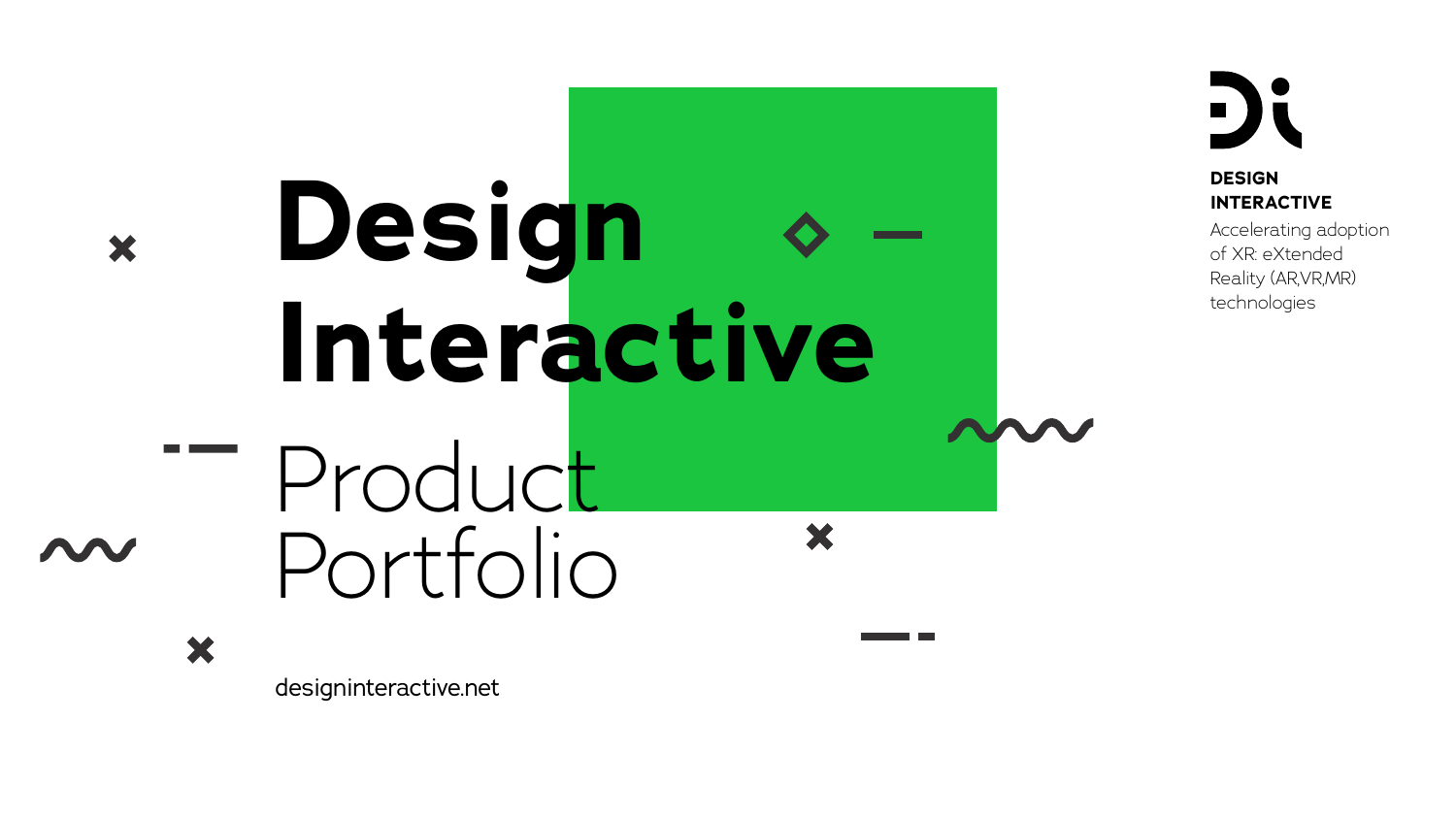# XR Products

- Instructor-led training
- Self-guided procedures
- Video collaboration
- Expert knowledge capture
- Automated content generation
- Anytime, anywhere immersive training
- Performance coaching and assessment



**XRMENTOR™** Instructor-led & self-guided training

**EXTRACT™** Knowledge capture & XR content generation



**AUGMED®** Anytime, anywhere immersive training



**IMITATE™** Performance coaching & assessment





## **Fueling digital transformation**

Firms have realized greater than 200% ROI and a Payback Period of less than 12 months with adoption of XR technology

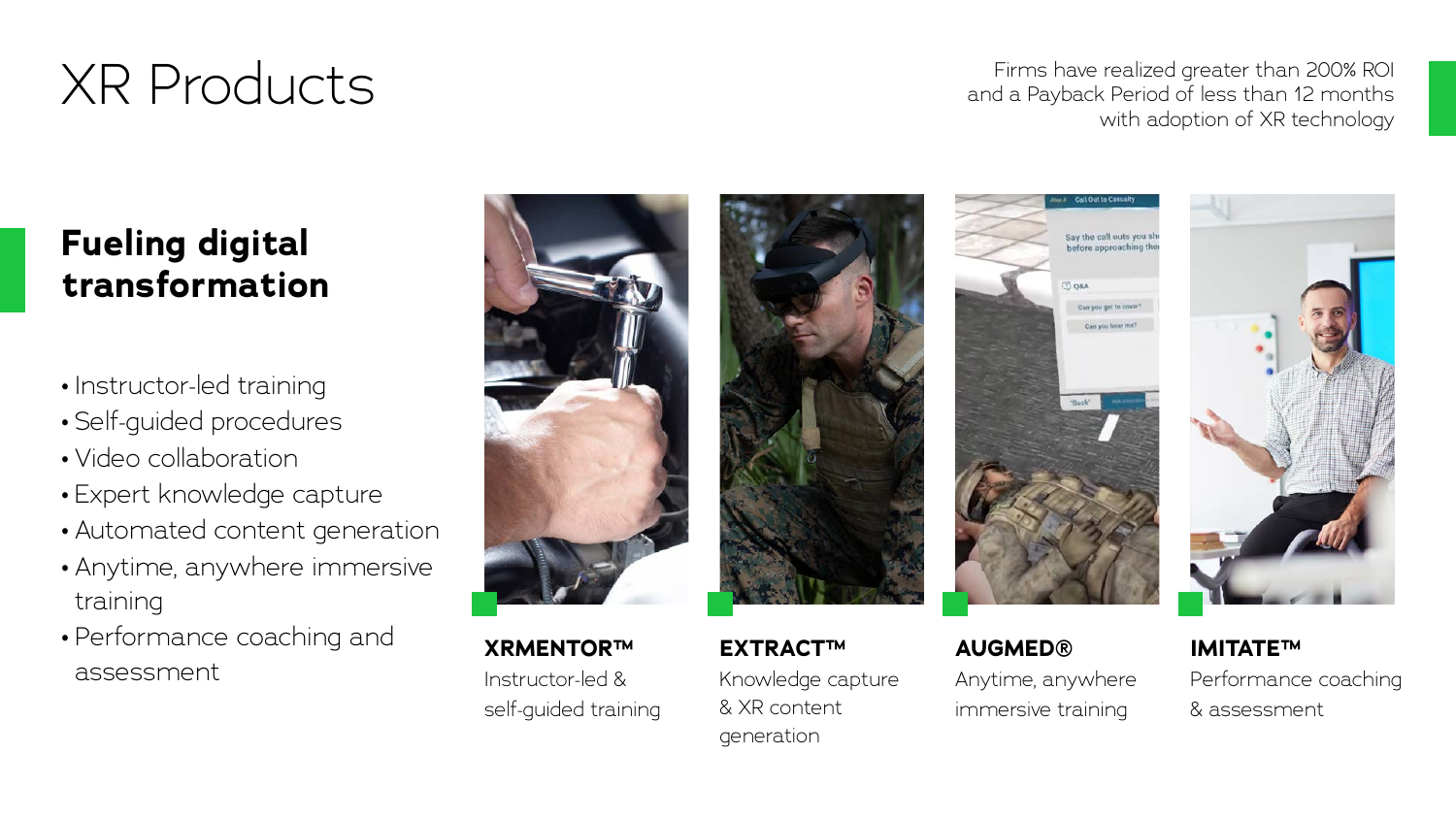







 $\boldsymbol{\mathcal{N}}$ 



Instructor-led and Self-guided Training **Enhanced by Augmented Reality** 

xrmentor.net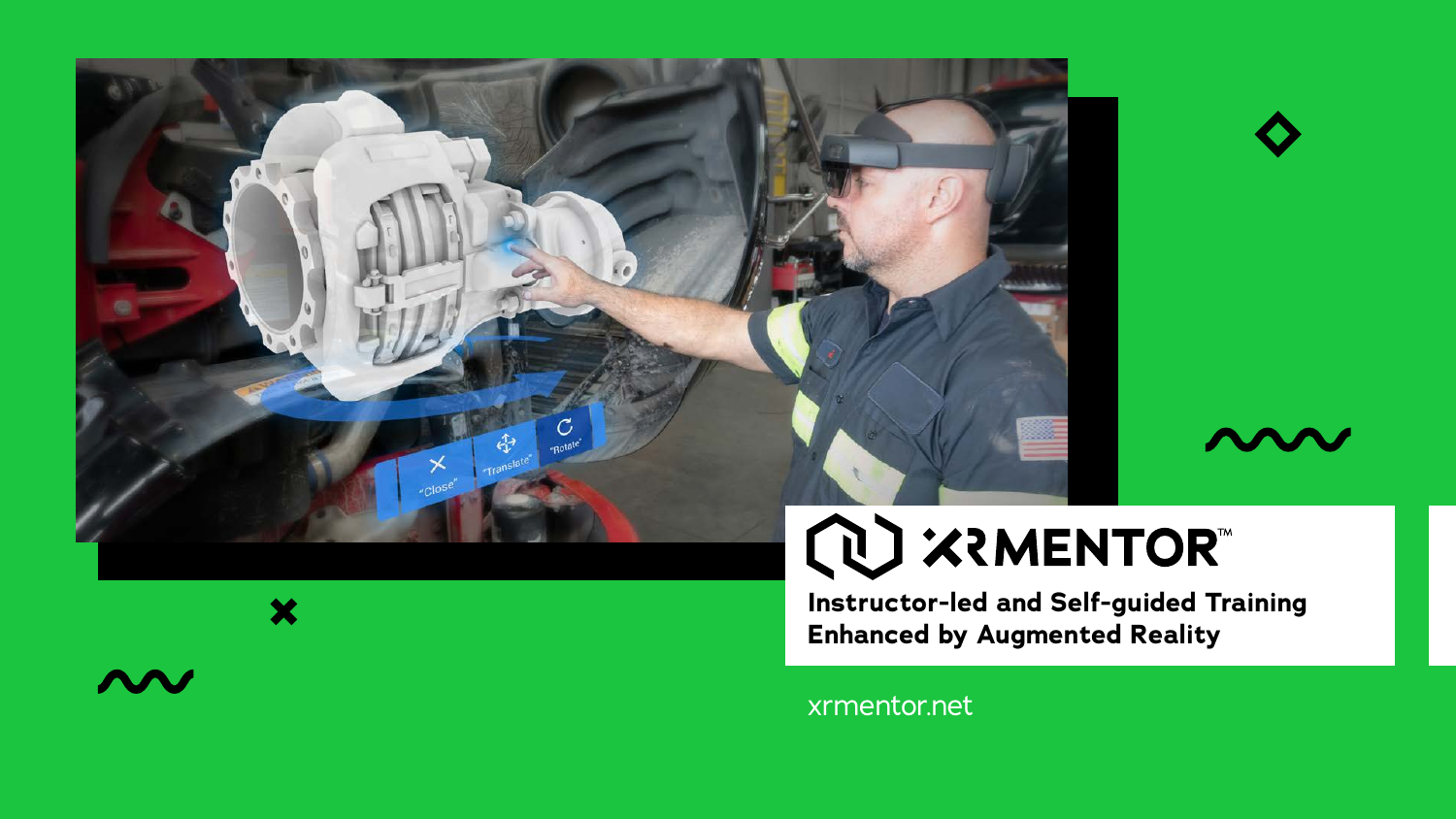# QU XRMENTOR" Use Cases

**Point of Need Technical Support**  Increase the skills and confidence of your workforce

### **Live Streamed Instruction**

Train at scale and reduce travel costs with live-streamed instructor-led training from one expert to many remote trainees

### **Augmented Reality Service Instruction**

Improve compliance to standard operating procedures using shareable, self-guided, hands-free support tools that are mobile and can travel with your operators

### **Remote Assistance**

Get expertise to locations where it is scarce

### **Service Collaboration**

Instantly connect technicians/operators with experts using "see what I see" remote video collaboration

XRMENTOR™ provides your enterprise with an augmented-reality-based, remote maintenance training solution that allows technicians to remain connected and productive, with the capacity to broadcast instructor-led training to over 200 remote locations.





**XRMENTOR™**

Instructor-led and Self-guided Training Enhanced by Augmented Reality

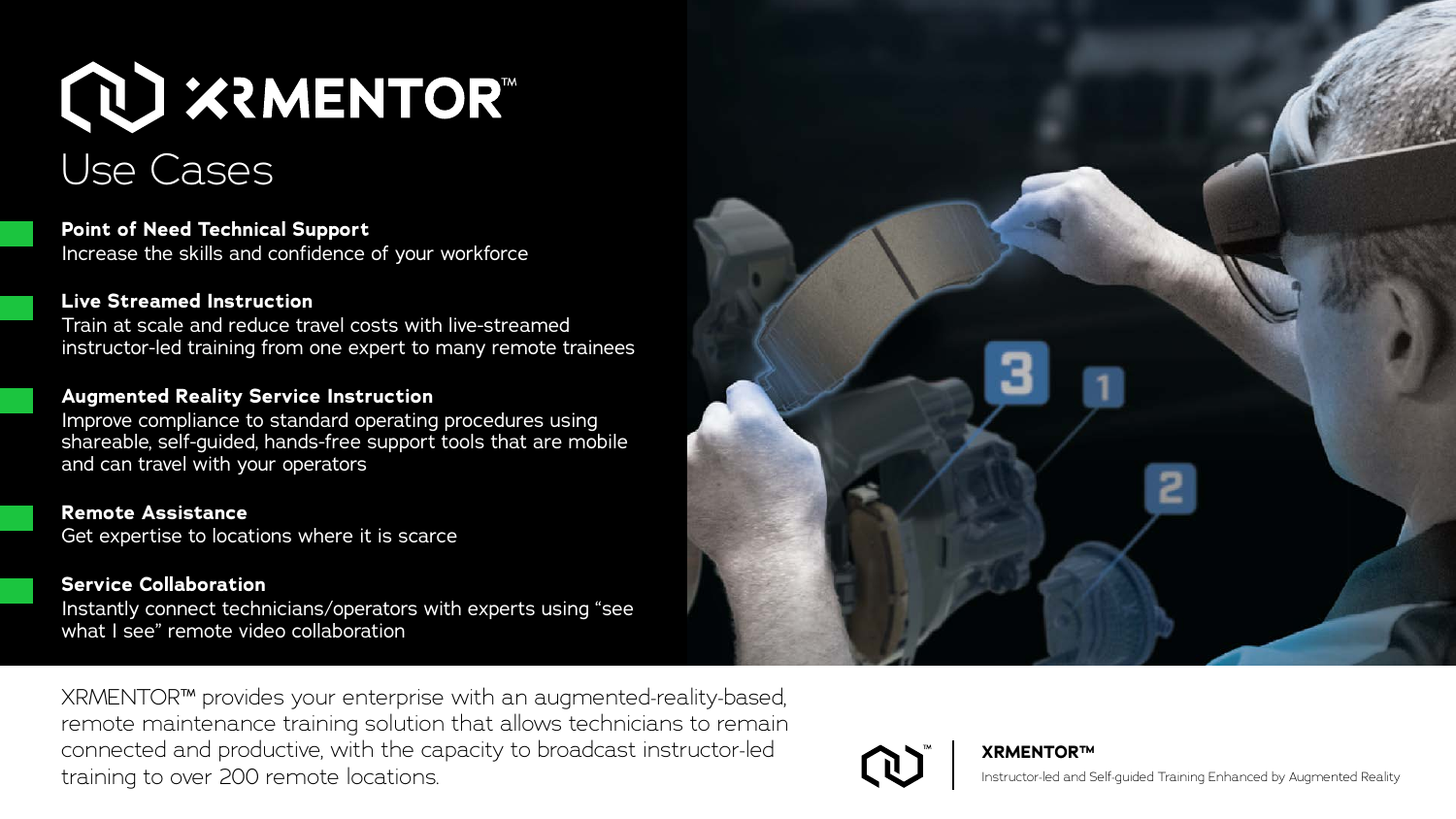**XRMENTOR™** W Instructor-led and Self-guided Training Enhanced by Augmented Reality

# Remotely Train Your Workforce at Scale





## **XRMENTOR™ Features**

Live streamed, instructor led training to remote trainees

### **ClassroomXR™**

### **Self-guided Procedures**

### **Remote Video Collaboration**

### **Hardware**

### **Web Authoring Tool**

Virtual how-to guides

One on one collaboration between experts or instructors and trainees

Available on iOS, Android, Microsoft HL2 and the web

Rapidly create augmented reality training modules and procedures in the cloud

### **Increase Productivity/ Reduce Errors**

**Increase Compliance**

**Avoid Travel Costs**



### **Increase trainee confidence**

Enterprises have seen a 90% increase in technicians skills and confidence with AR training software.





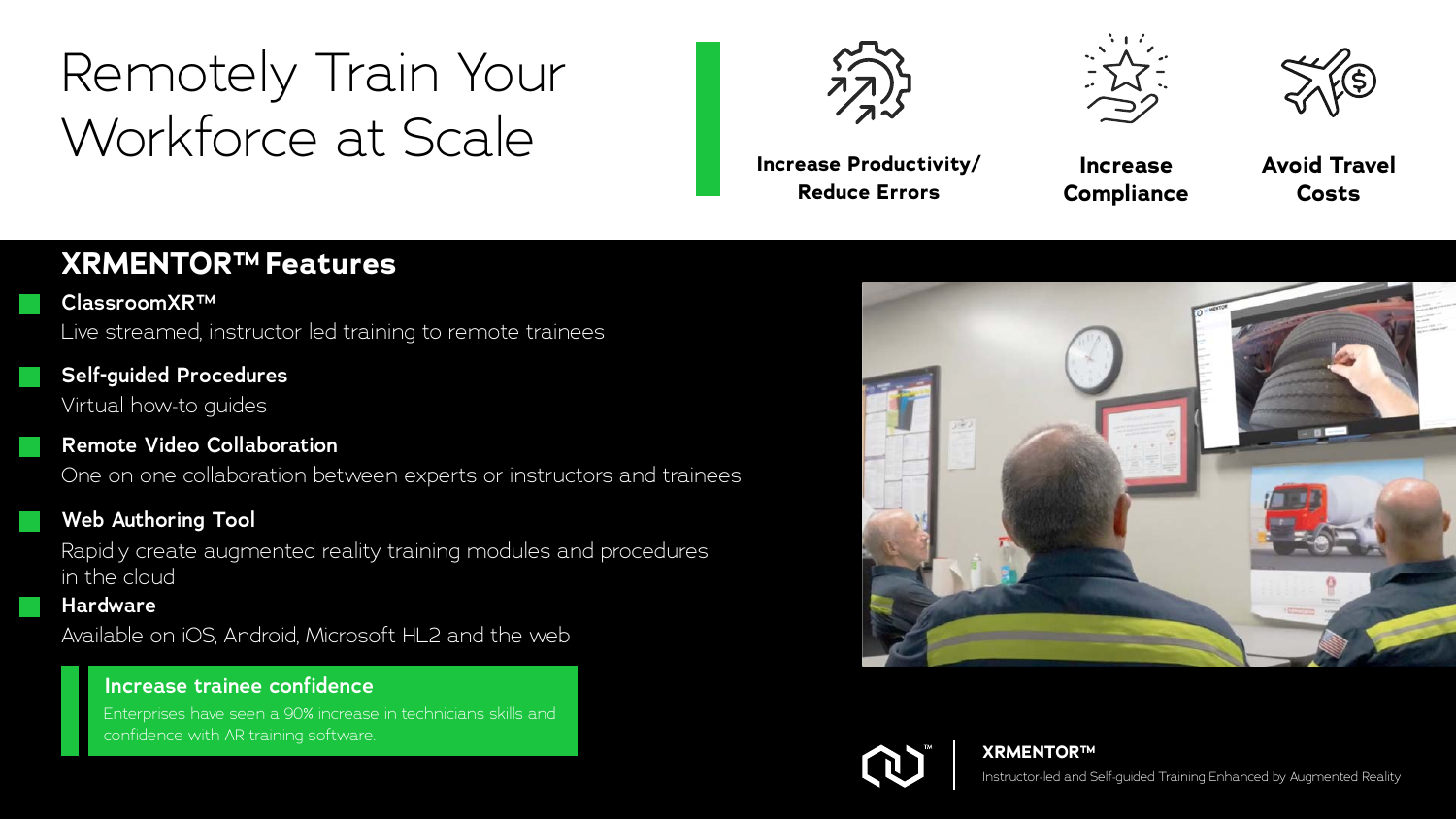**XRMENTOR™**  $\Omega$ Instructor-led and Self-guided Training Enhanced by Augmented Reality



# ROI: Instructorled Training at a Fraction of the Cost

Reduce travel cost of experts, avoiding need for instructors and specialists to travel to remote locations

## Reduce travel by **75% or more**

## Increase fix rates by **90% or more**

Increase first time fix rates, reducing comebacks and rework using virtual how-to guides

## Increase productivity by **60% or more**

Increase productivity, recapturing labor hours from increased operator throughput and a reduction in errors

## **Near zero** injuries

Enhance employee safety and compliance to procedures, reducing the number of near misses and on the job injuries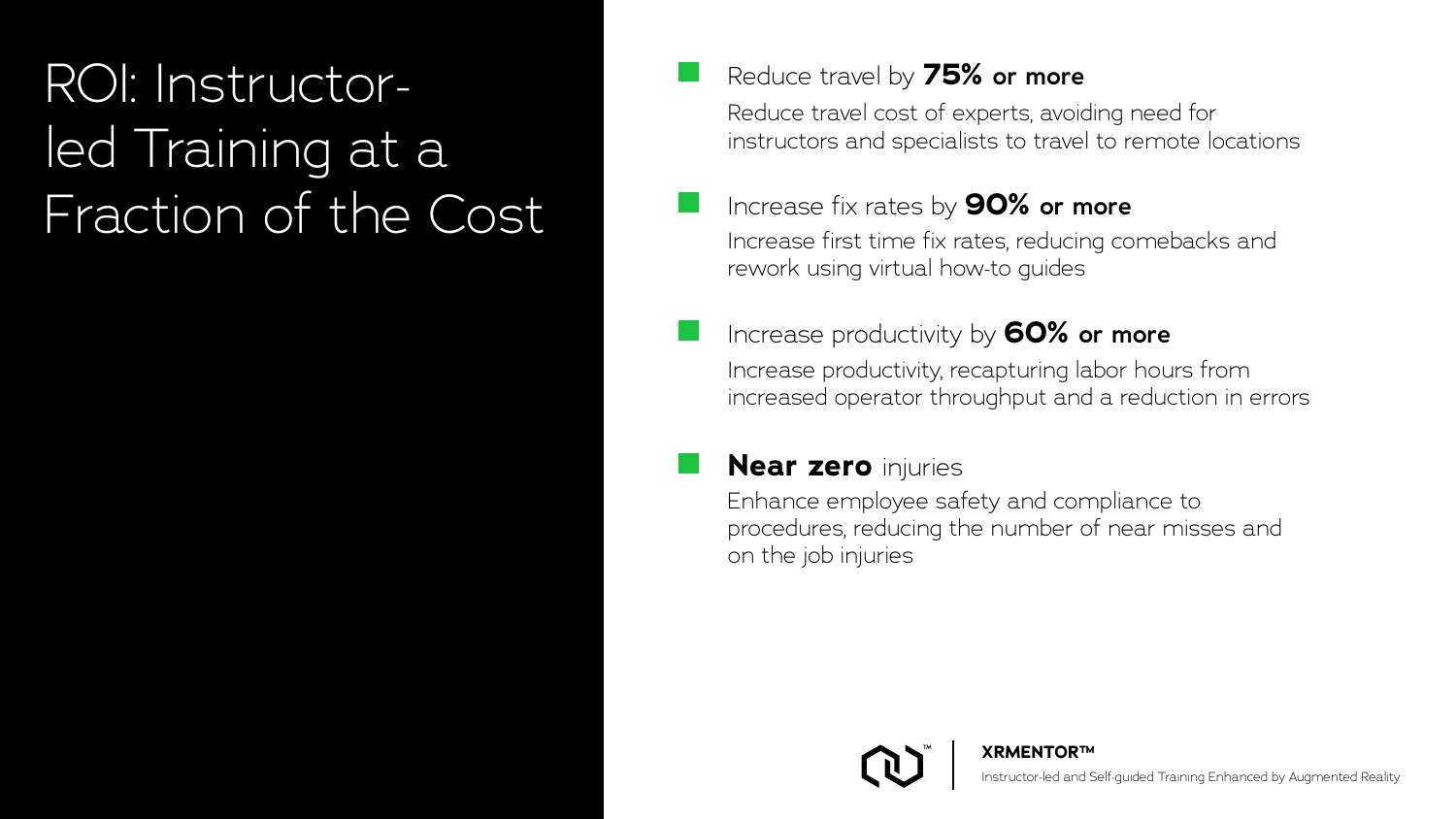









# EXTRACTTM

**Expert Knowledge Capture and XR Content Generation Tool** 

designinteractive.net/extract/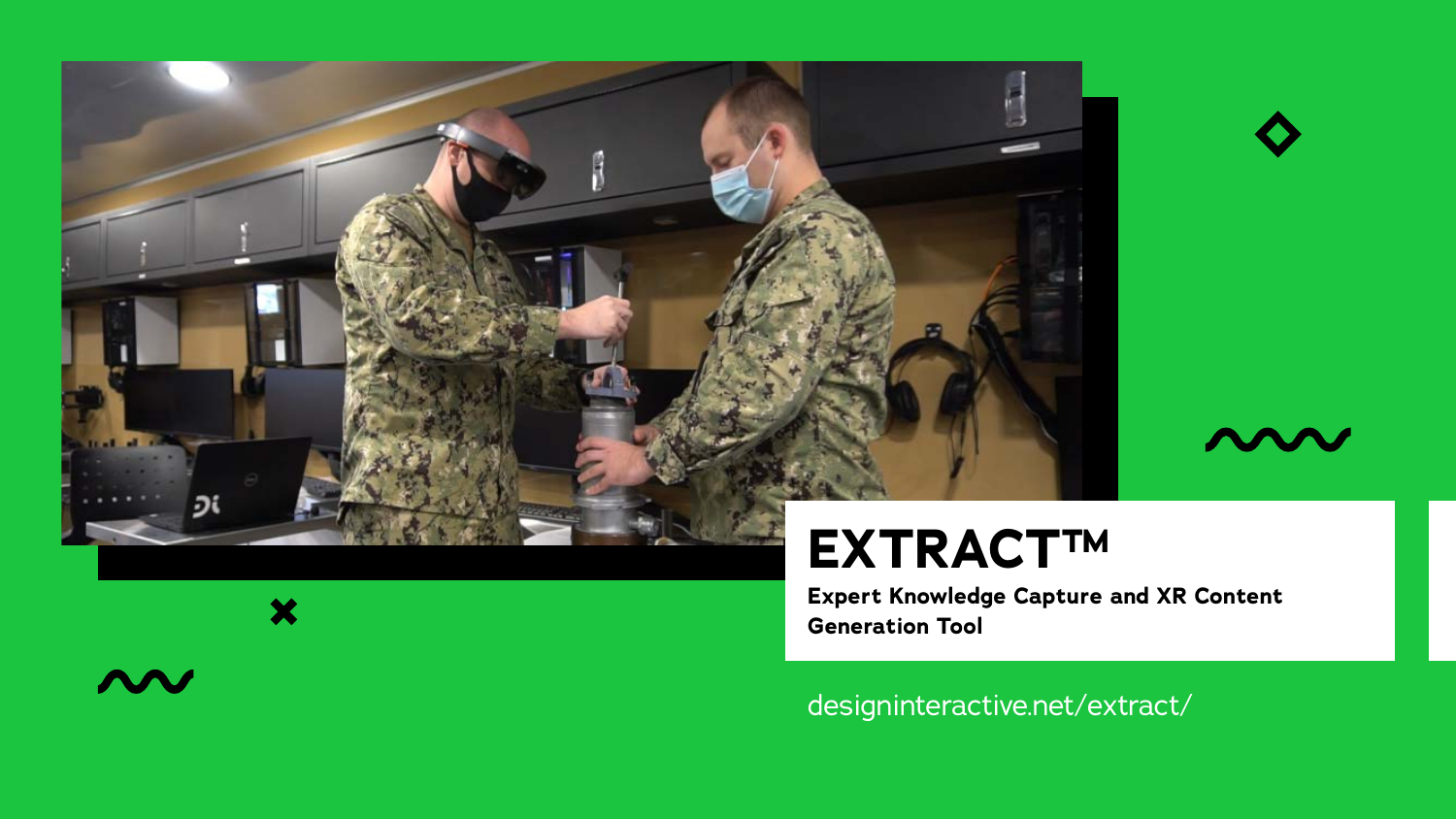### **Knowledge Capture**

Strategically elicit expert knowledge to generate competency-based training and job performance aids

## **Competency-based and Engaging Training**

Personalize next-gen training to empower workforce to close their knowledge gaps and drive their retention

## **Job Performance Aids**

Change processes and procedures to become less dependent on employee institutional knowledge

## **Wearable Point of Need Technical Support**

Give front-line workers heads-up, hands-free, real-time operational support

# Use Cases **EXTRACT™**

EXTRACT™ is an augmented reality (AR)- and web- based knowledge elicitation tool used to capture knowledge and automatically generate ARenabled job performance aids, thereby supporting organizations with costeffectively maintaining training excellence.





**EXTRACT™** Expert Knowledge Capture & XR Content Generation

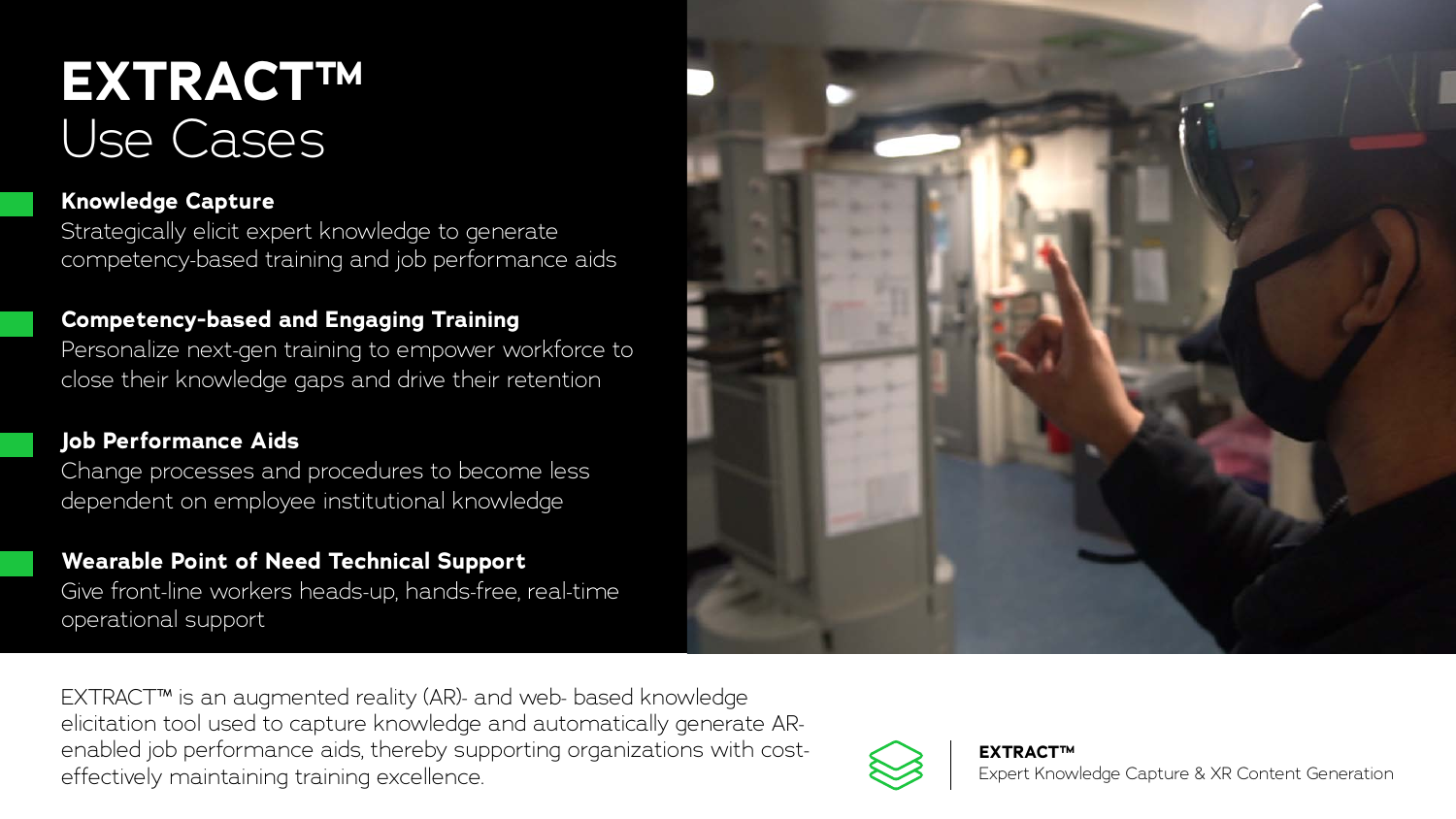### **Stop the knowledge drain**

Businesses lose millions in productivity each year due to inefficient knowledge sharing







### **Web and AR Knowledge Capture Tool**

Expert can use self-guided process to rapidly capture their knowledge

### **Asset Library**

Capture and add training / operational support media using augmented reality application on the job site

### **Content Generation Tool**

Automatically generate creation of augmented reality how-to guides and advanced troubleshooting assistance

### **QA Review Portal**

Review quality of content for training policy and doctrine compliance







# EXTRACT™ Expert Knowledge & Generate Training Content

## **EXTRACT™ Features**

**Boost Knowledge Retention & Transfer**

**Reduce Employee Turnover**

**Enable Career Growth**

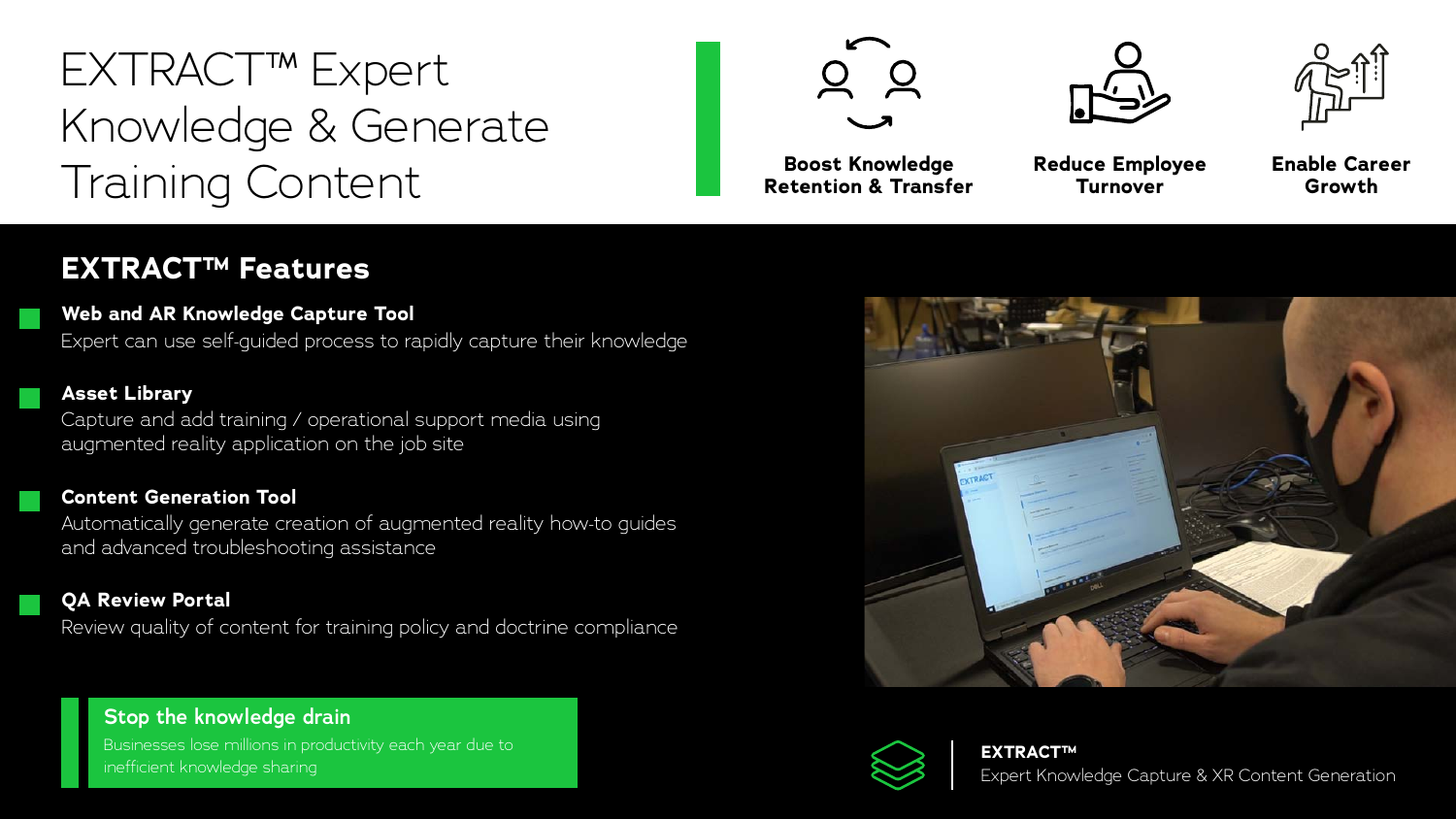![](_page_9_Figure_11.jpeg)

ROI: Knowledge Capture and Distribution at a Fraction of the Cost

Capture expert knowledge in context of everyday work and automatically generate training assets in hours as opposed to the weeks required by traditional knowledge management tools

## Rapidly generate assets **in just a few hours**

## Capture **40% or more** knowledge

Capture institutional knowledge that is unique to hands-on experience and lost to transition or retirement; enable easy and repeatable distribution of captured knowledge

## Increase performance by **30% or more**

Realize gains in performance efficiency and reduce errors, with gains in confidence and self-efficacy that fuel career growth

## Reduce turnover by **30% or more**

Transform your recruiting and retention strategies to reduce employee turnover through personalized and engaging AR training content that uses next generation technology

![](_page_9_Picture_9.jpeg)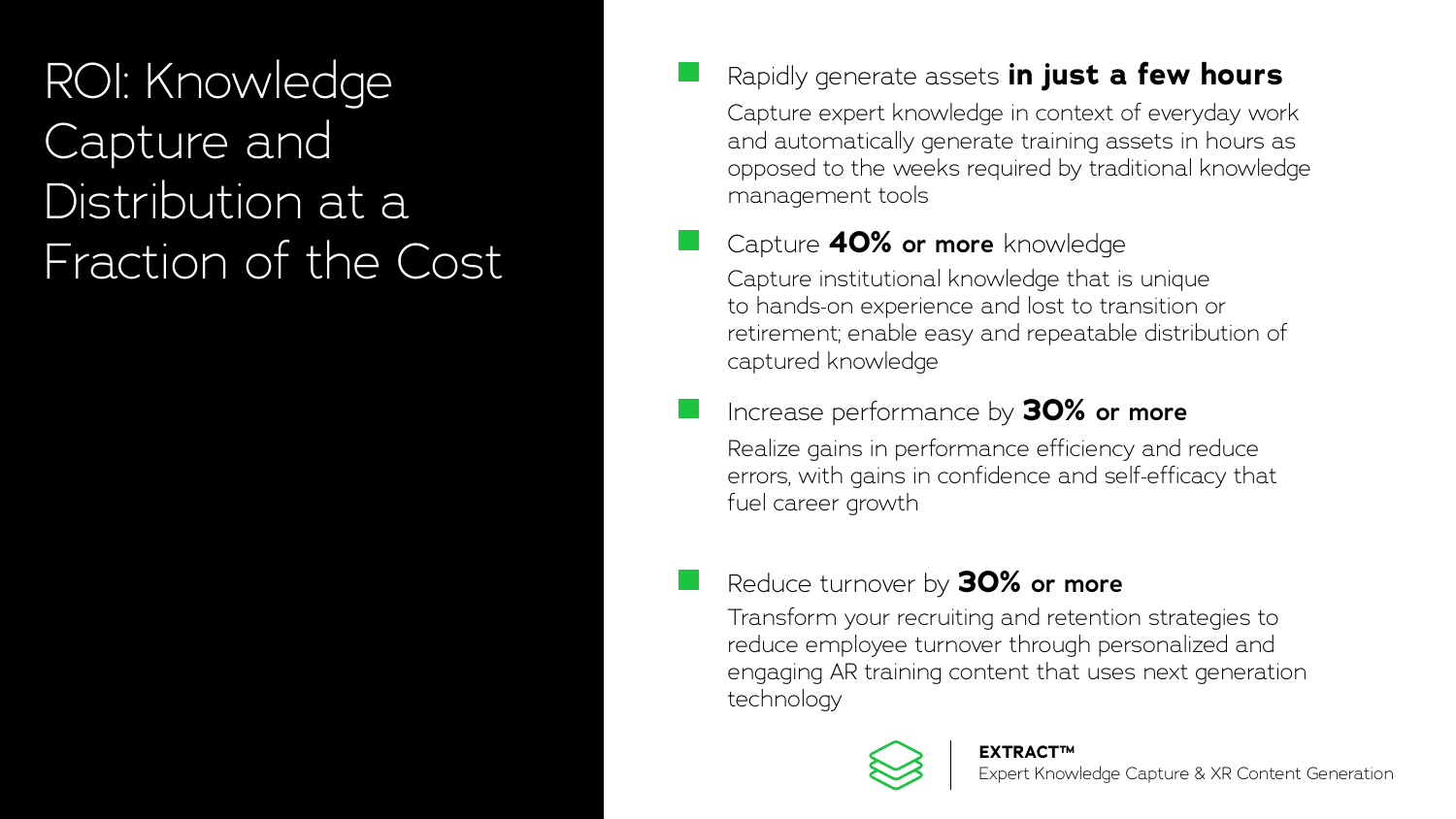![](_page_10_Picture_0.jpeg)

![](_page_10_Picture_1.jpeg)

![](_page_10_Picture_2.jpeg)

![](_page_10_Picture_3.jpeg)

# **AUGMED®**

Anytime, Anywhere TCCC Augmented Reality Trainer

designinteractive.net/augmed/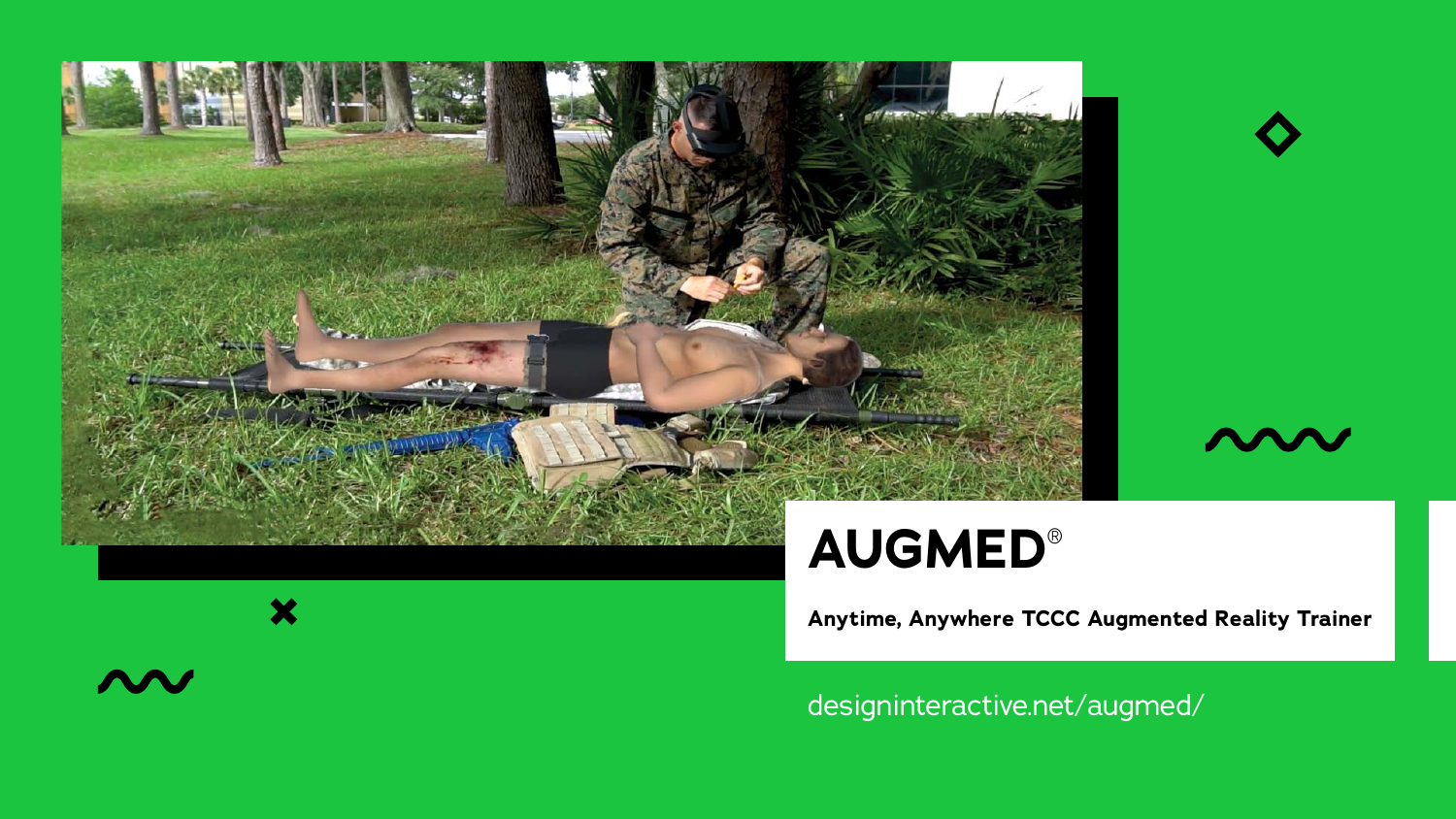### **Anytime, Anywhere Immersive Training**

Maintain proficiency of casualty care skills via mobile training platform

## **Point-of-Need Medical Care Support**

Give combat lifesavers casualty care support in austere or low-resource conditions

## **TCCC Training Under Simulated Battlefield Conditions**

Increase resilience, situational awareness, and ability to deal with uncertainty during application of casualty care skills under threat or in high tempo, hostile environments

**AUGMED®**

Anytime, Anywhere TCCC Augmented Reality Trainer

![](_page_11_Figure_12.jpeg)

AUGMED® is an XR blended training solution for Tactical Combat Casualty Care that combines augmented, virtual and mixed reality to reinforce skills and decision making under realistic conditions.

![](_page_11_Picture_8.jpeg)

![](_page_11_Picture_9.jpeg)

# Use Cases **AUGMED®**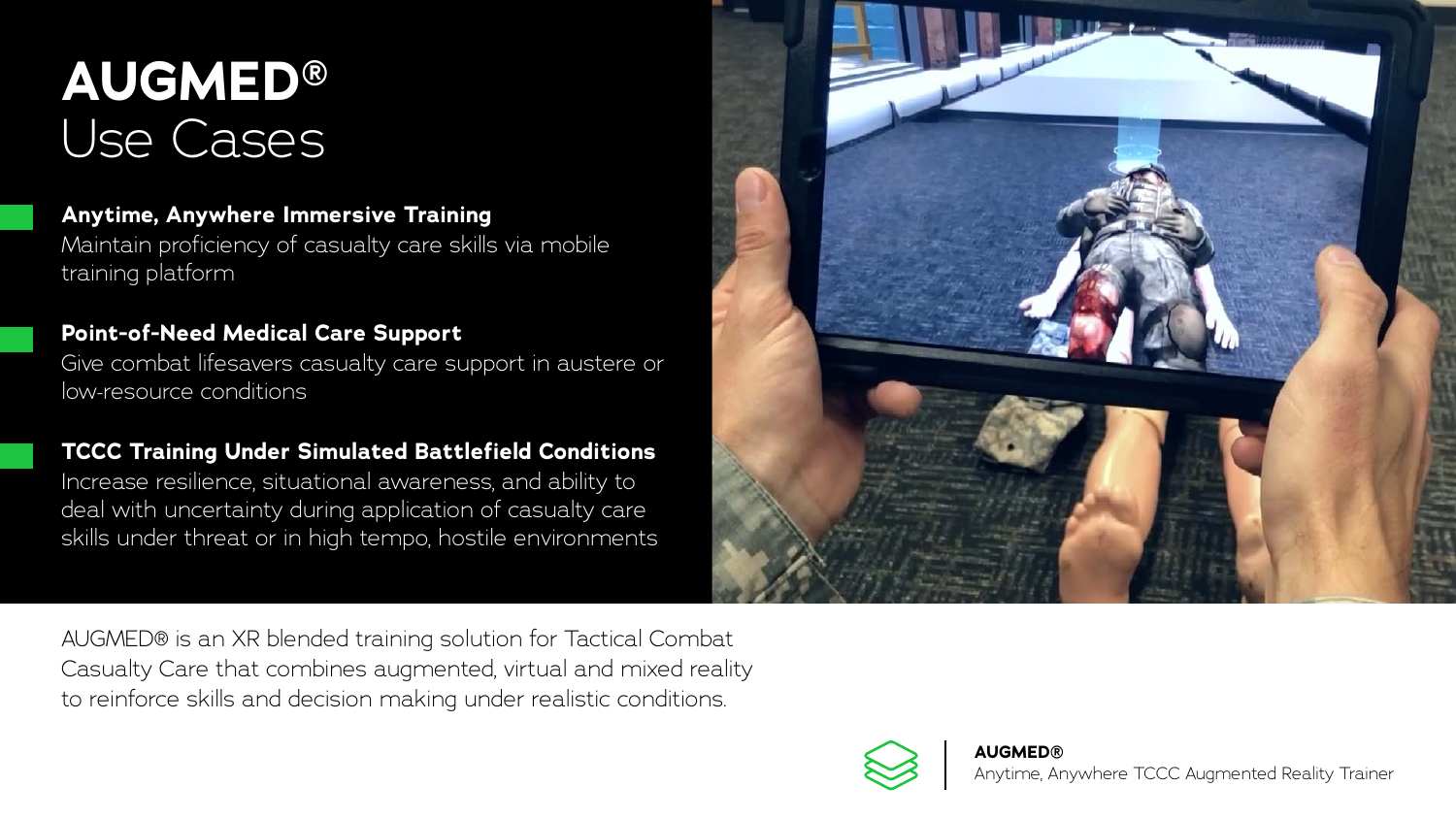**AUGMED®** Anytime, Anywhere TCCC Augmented Reality Trainer

![](_page_12_Figure_20.jpeg)

![](_page_12_Figure_21.jpeg)

## Immerse Trainees Anytime, Anywhere in Realistic TCCC Scenarios

## **AUGMED® Features**

- Self-guided training anytime, anywhere
- Includes 17 CLS/TIER 1&2 lessons
- Realistic and immersive scenarios
- Supports crawl, walk, run training continuum
- Competency-based assessment
- Available on tablet and augmented reality head-worn display
- New lessons and scenarios available upon request

![](_page_12_Picture_9.jpeg)

![](_page_12_Picture_17.jpeg)

![](_page_12_Picture_18.jpeg)

**Reduce Time to Proficiency**

![](_page_12_Picture_11.jpeg)

**Increase Confidence**

![](_page_12_Picture_13.jpeg)

**Train Anytime, Anywhere**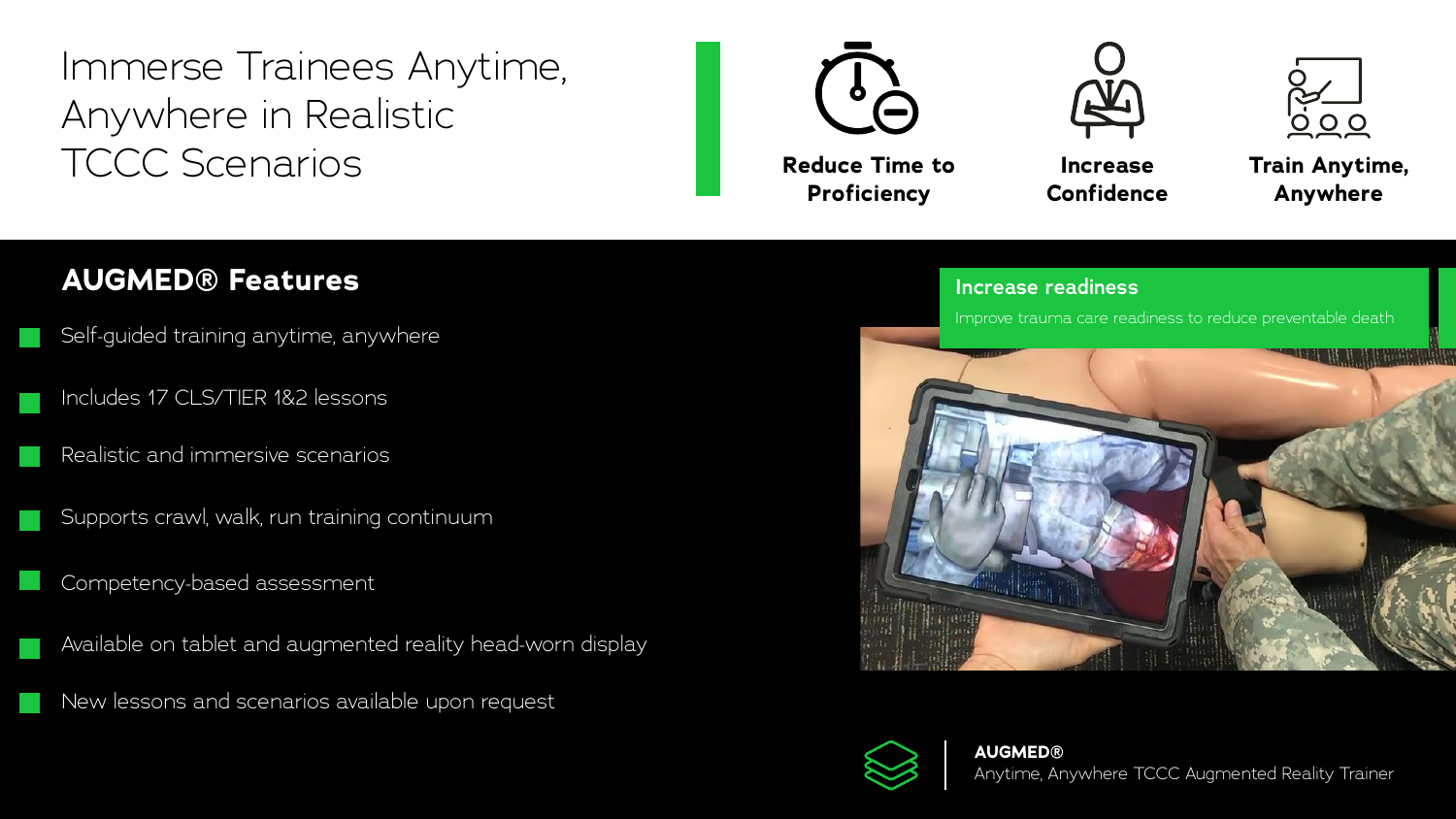![](_page_13_Figure_11.jpeg)

# ROI: Immersive Training at a Fraction of the Cost

Reduce time to proficiency via personalized AR-enabled casualty care training

## Reduce time to proficiency by **30-75%**

## Increase confidence by **35% or more**

Increase confidence in casualty care skills over traditional training methods

## Increase transfer by **30% or more**

Increase transfer of training to operational environments through contextually-rich, embodied, adaptive, and immersive AR training

## Increase standard of care by **30-100%**

Increase ability to meet the standard of care on the modern battlefield through consistent guidance of application of care protocols that reduces or eliminates errors

![](_page_13_Picture_9.jpeg)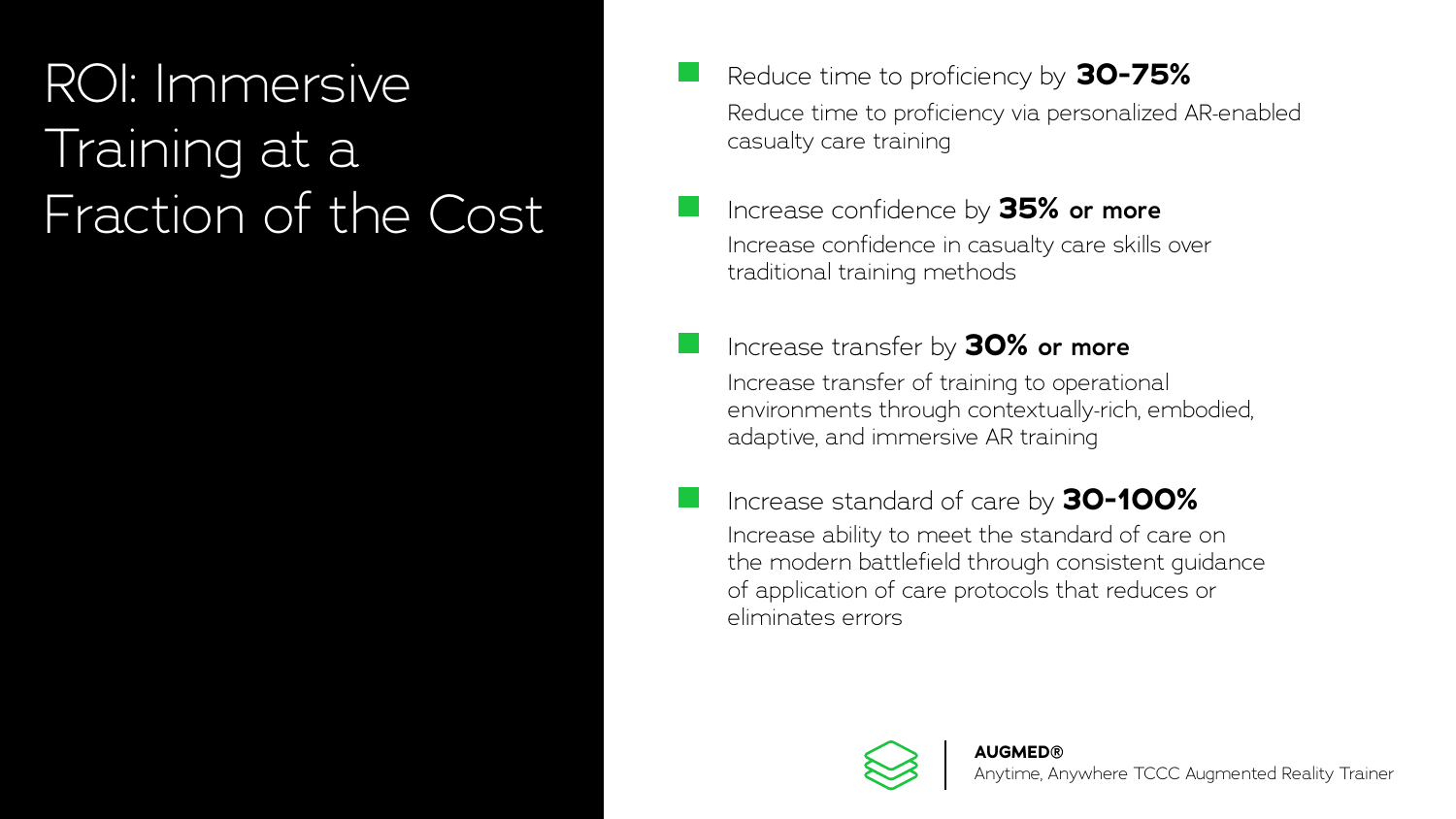![](_page_14_Picture_0.jpeg)

![](_page_14_Picture_1.jpeg)

![](_page_14_Picture_2.jpeg)

# IMITATETM

Human Performance Coaching and **Assessment Software** 

designinteractive.net/imitate/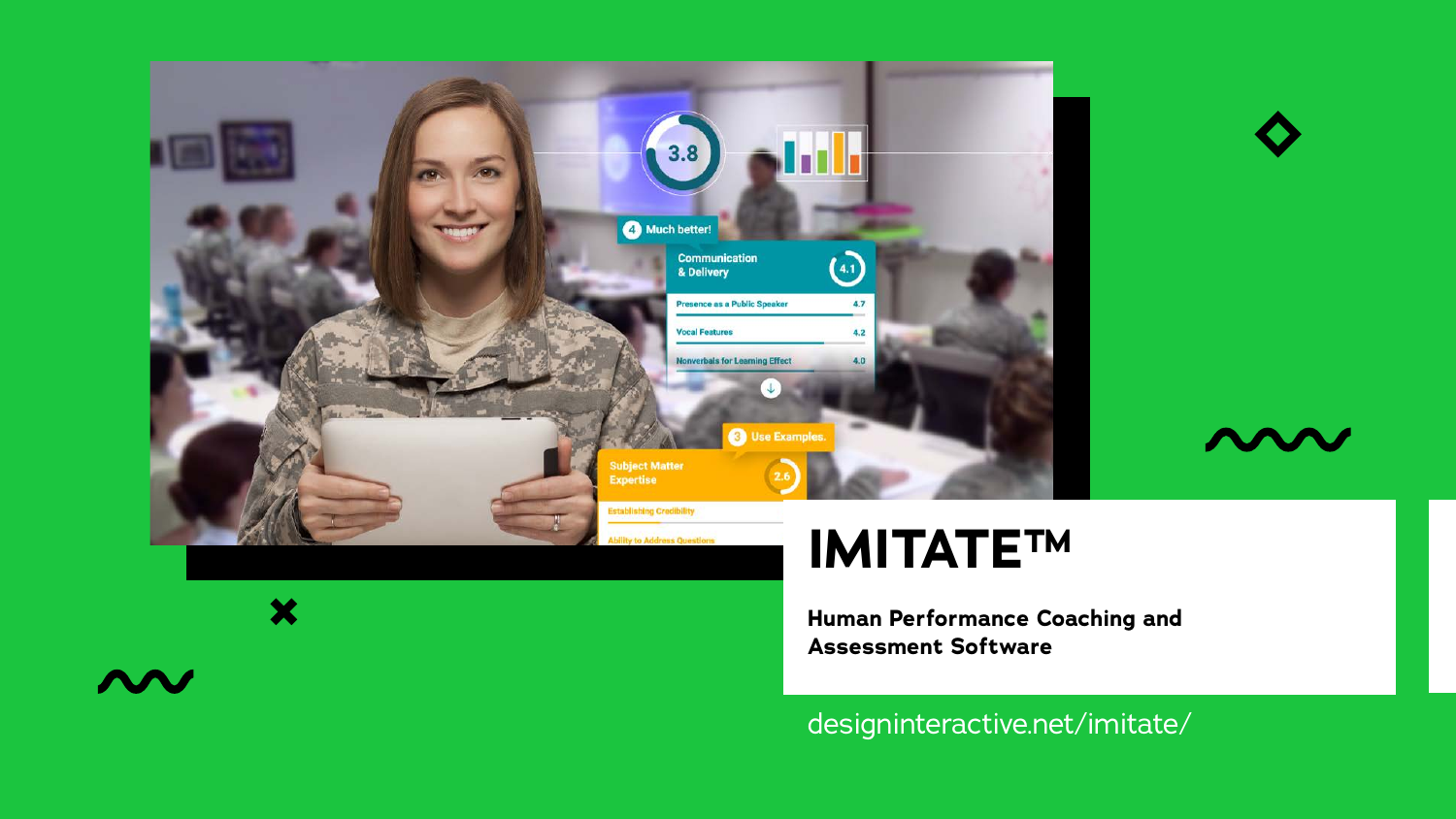## **Video-based Coaching**

High quality and personalized performance review that effectively and efficiently prepares your workforce

## **Readiness Evaluation**

Standardized competency-based assessment ensures consistency when training across your organization

## **KPA Performance Management**

Instructional feedback focused on critical KPAs that drive desired proficiency gains

> **IMITATE™** Human Performance Coaching and Assessment Software

![](_page_15_Picture_13.jpeg)

IMITATE™ is a video-based application that rapidly improves performance using personalized coaching and standardized assessments with KPA-focused feedback.

![](_page_15_Picture_8.jpeg)

![](_page_15_Picture_9.jpeg)

## Evaluate contingency plans

![](_page_15_Picture_11.jpeg)

# Use Cases **IMITATE™**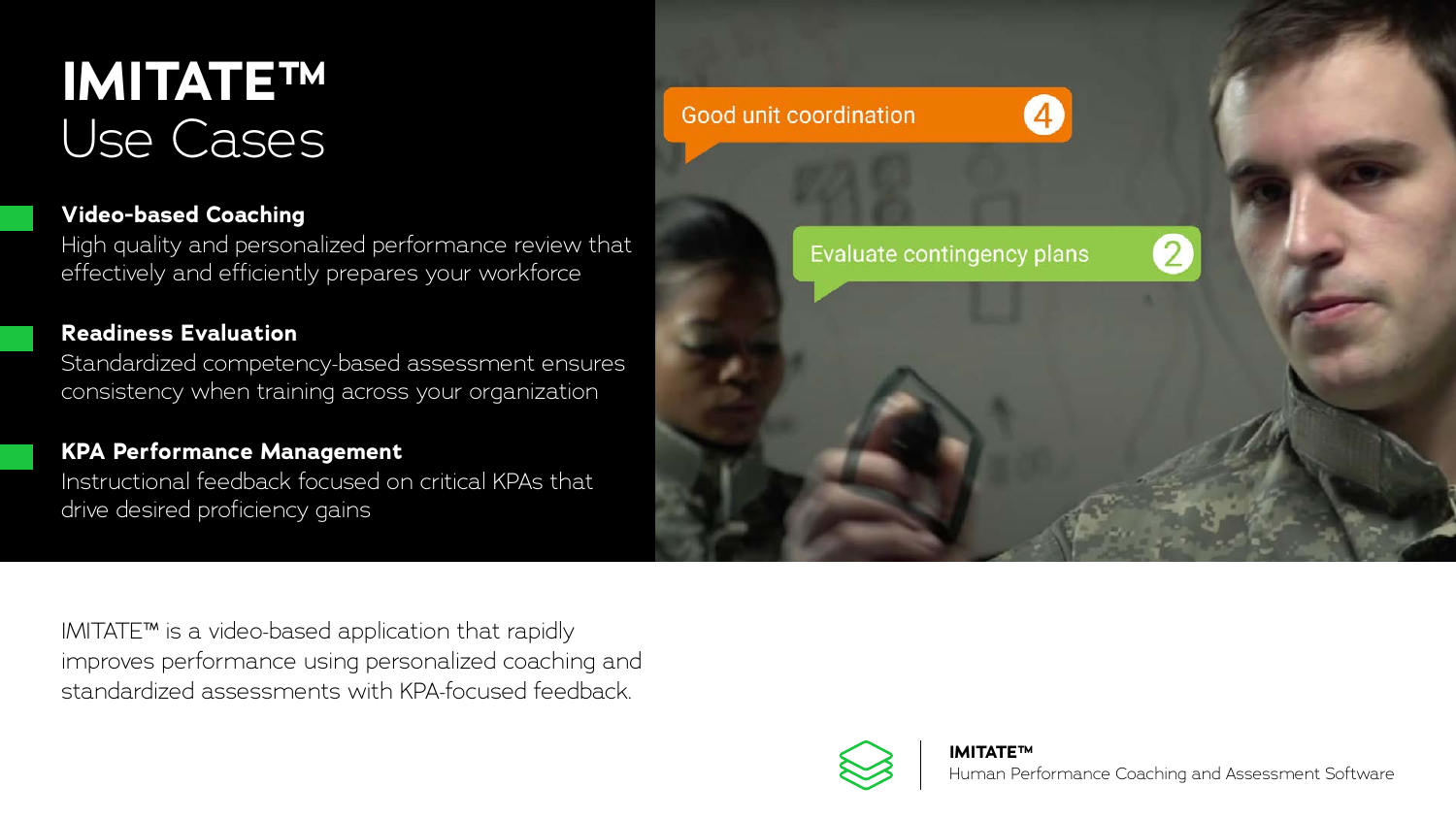![](_page_16_Figure_13.jpeg)

![](_page_16_Figure_14.jpeg)

# Provide Personalized Coaching and KPAfocused Feedback

## **IMITATE™ Features**

Off-line mode provides field assessment capabilities

![](_page_16_Picture_8.jpeg)

Create customized, competency-based rating scales

Practice skills while receiving standardized, behavior-based feedback

Assess performance in real-time or conduct after-action review

Use analytics to identify skill gaps within individuals and across groups

Promote remediation for identified performance gaps via multimedia training content focused on key performance areas

**Reduce External** 

**Trainer Costs**

![](_page_16_Picture_9.jpeg)

**Increase Quality of Instructional Feedback**

![](_page_16_Picture_11.jpeg)

**Standardize Assessment**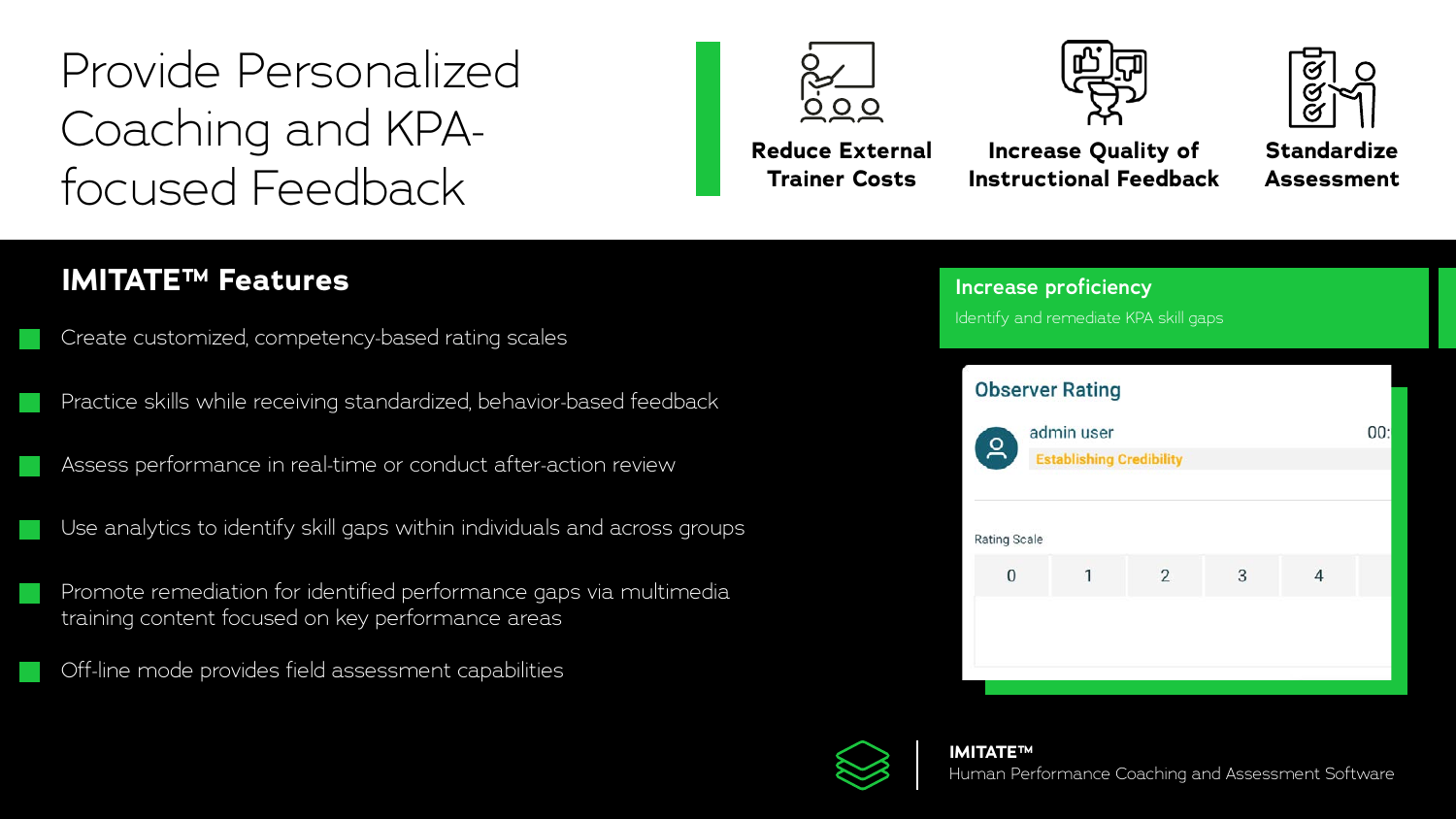![](_page_17_Picture_9.jpeg)

ROI: Performance Coaching and Feedback at a Fraction of the Cost

Easily coupled with XR training to reduce cost of hiring outside experts to train your workforce

Solve your talent bottlenecks through high quality instructional feedback that reduces training time

## Save **\$100-\$350** per instructor hour

## Reduce training time by **30-75%**

## Retain employees by **12x or more**

Standardize your performance assessment process to increase motivation, morale, and ultimately rate of employee retention

![](_page_17_Picture_7.jpeg)